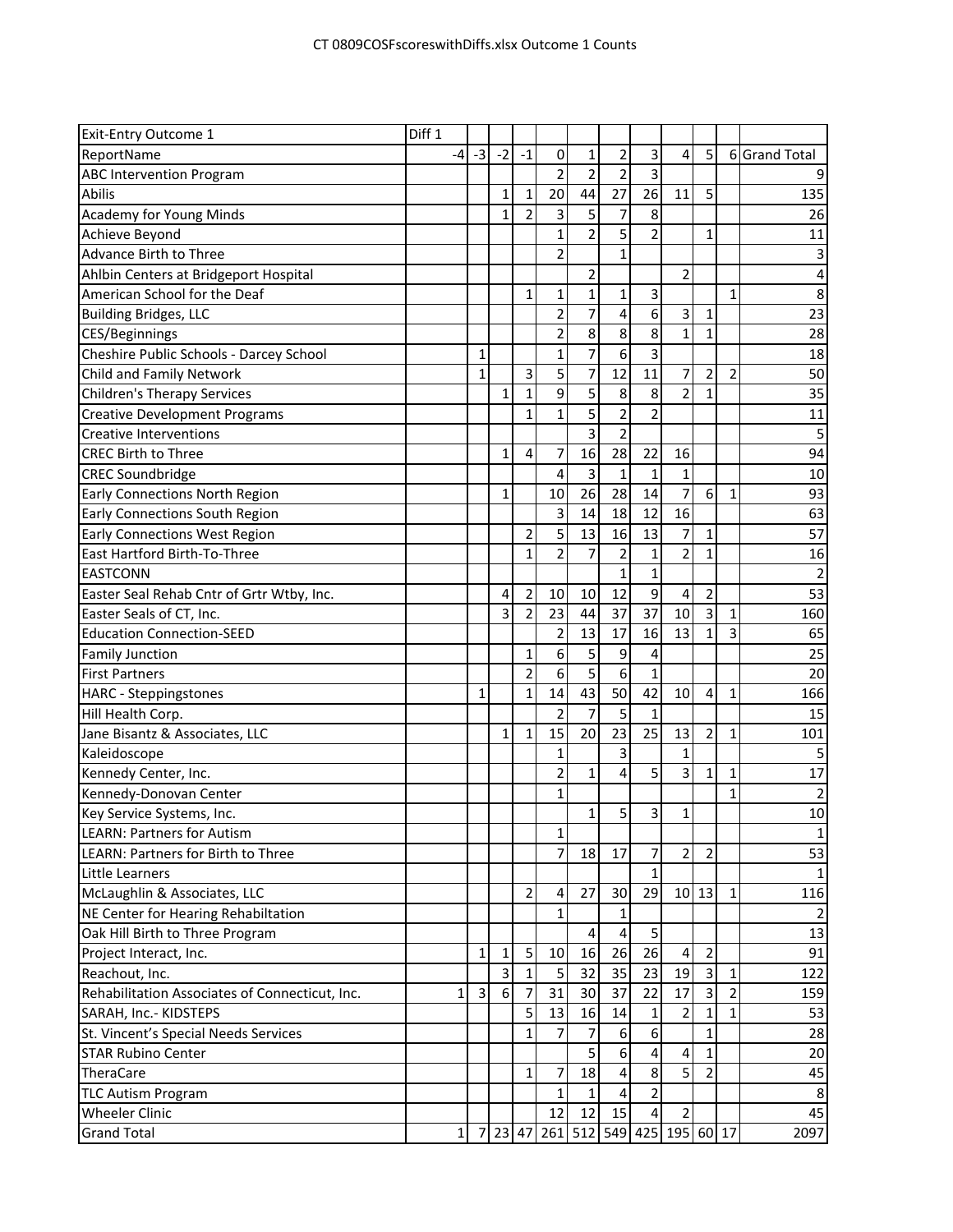| Exit-Entry Outcome 1                           | Diff 1 |                   |       |        |          |                      |                |               |               |        |        |               |
|------------------------------------------------|--------|-------------------|-------|--------|----------|----------------------|----------------|---------------|---------------|--------|--------|---------------|
| ReportName                                     | $-4$   | $-3$              | $-2$  | $-1$   | $\Omega$ | $\mathbf{1}$         | $\overline{2}$ | 3             | 4             | 5      |        | 6 Grand Total |
| <b>ABC Intervention Program</b>                |        |                   |       |        |          | 22.22% 22.22% 22.22% |                | 33.33%        |               |        |        | 100.00%       |
| Abilis                                         |        |                   | 0.74% | 0.74%  | 14.81%   | 32.59%               | 20.00%         | 19.26%        | 8.15%         | 3.70%  |        | 100.00%       |
| Academy for Young Minds                        |        |                   | 3.85% | 7.69%  | 11.54%   | 19.23%               | 26.92%         | 30.77%        |               |        |        | 100.00%       |
| Achieve Beyond                                 |        |                   |       |        | 9.09%    | 18.18% 45.45%        |                | 18.18%        |               | 9.09%  |        | 100.00%       |
| Advance Birth to Three                         |        |                   |       |        | 66.67%   |                      | 33.33%         |               |               |        |        | 100.00%       |
| Ahlbin Centers at Bridgeport Hospital          |        |                   |       |        |          | 50.00%               |                |               | 50.00%        |        |        | 100.00%       |
| American School for the Deaf                   |        |                   |       | 12.50% | 12.50%   | 12.50% 12.50%        |                | 37.50%        |               |        | 12.50% | 100.00%       |
| <b>Building Bridges, LLC</b>                   |        |                   |       |        | 8.70%    |                      | 30.43% 17.39%  | 26.09%        | 13.04%        | 4.35%  |        | 100.00%       |
| CES/Beginnings                                 |        |                   |       |        | 7.14%    | 28.57%               | 28.57%         | 28.57%        | 3.57%         | 3.57%  |        | 100.00%       |
| Cheshire Public Schools - Darcey School        |        | 5.56%             |       |        | 5.56%    | 38.89%               | 33.33%         | 16.67%        |               |        |        | 100.00%       |
| Child and Family Network                       |        | 2.00%             |       | 6.00%  | 10.00%   | 14.00%               | 24.00%         | 22.00%        | 14.00%        | 4.00%  | 4.00%  | 100.00%       |
| <b>Children's Therapy Services</b>             |        |                   | 2.86% | 2.86%  | 25.71%   | 14.29%               | 22.86%         | 22.86%        | 5.71%         | 2.86%  |        | 100.00%       |
| <b>Creative Development Programs</b>           |        |                   |       | 9.09%  | 9.09%    | 45.45%               | 18.18%         | 18.18%        |               |        |        | 100.00%       |
| <b>Creative Interventions</b>                  |        |                   |       |        |          |                      | 60.00% 40.00%  |               |               |        |        | 100.00%       |
| <b>CREC Birth to Three</b>                     |        |                   | 1.06% | 4.26%  | 7.45%    | 17.02%               | 29.79%         | 23.40% 17.02% |               |        |        | 100.00%       |
| <b>CREC Soundbridge</b>                        |        |                   |       |        | 40.00%   | 30.00%               | 10.00%         | 10.00%        | 10.00%        |        |        | 100.00%       |
| Early Connections North Region                 |        |                   | 1.08% |        | 10.75%   | 27.96%               | 30.11%         | 15.05%        | 7.53%         | 6.45%  | 1.08%  | 100.00%       |
| Early Connections South Region                 |        |                   |       |        | 4.76%    | 22.22%               | 28.57%         | 19.05%        | 25.40%        |        |        | 100.00%       |
| Early Connections West Region                  |        |                   |       | 3.51%  | 8.77%    | 22.81%               | 28.07%         | 22.81%        | 12.28%        | 1.75%  |        | 100.00%       |
| East Hartford Birth-To-Three                   |        |                   |       | 6.25%  | 12.50%   | 43.75%               | 12.50%         | 6.25%         | 12.50%        | 6.25%  |        | 100.00%       |
| <b>EASTCONN</b>                                |        |                   |       |        |          |                      | 50.00%         | 50.00%        |               |        |        | 100.00%       |
| Easter Seal Rehab Cntr of Grtr Wtby, Inc.      |        |                   | 7.55% | 3.77%  | 18.87%   | 18.87%               | 22.64%         | 16.98%        | 7.55%         | 3.77%  |        | 100.00%       |
| Easter Seals of CT, Inc.                       |        |                   | 1.88% | 1.25%  | 14.38%   | 27.50%               | 23.13%         | 23.13%        | 6.25%         | 1.88%  | 0.63%  | 100.00%       |
| <b>Education Connection-SEED</b>               |        |                   |       |        | 3.08%    | 20.00%               | 26.15%         | 24.62%        | 20.00%        | 1.54%  | 4.62%  | 100.00%       |
| <b>Family Junction</b>                         |        |                   |       | 4.00%  | 24.00%   | 20.00%               | 36.00%         | 16.00%        |               |        |        | 100.00%       |
| <b>First Partners</b>                          |        |                   |       | 10.00% | 30.00%   | 25.00%               | 30.00%         | 5.00%         |               |        |        | 100.00%       |
| HARC - Steppingstones                          |        | 0.60%             |       | 0.60%  | 8.43%    | 25.90%               | 30.12%         | 25.30%        | 6.02%         | 2.41%  | 0.60%  | 100.00%       |
| Hill Health Corp.                              |        |                   |       |        | 13.33%   | 46.67%               | 33.33%         | 6.67%         |               |        |        | 100.00%       |
| Jane Bisantz & Associates, LLC                 |        |                   | 0.99% | 0.99%  | 14.85%   | 19.80%               | 22.77%         | 24.75%        | 12.87%        | 1.98%  | 0.99%  | 100.00%       |
| Kaleidoscope                                   |        |                   |       |        | 20.00%   |                      | 60.00%         |               | 20.00%        |        |        | 100.00%       |
| Kennedy Center, Inc.                           |        |                   |       |        | 11.76%   | 5.88%                | 23.53%         | 29.41%        | 17.65%        | 5.88%  | 5.88%  | 100.00%       |
| Kennedy-Donovan Center                         |        |                   |       |        | 50.00%   |                      |                |               |               |        | 50.00% | 100.00%       |
| Key Service Systems, Inc.                      |        |                   |       |        |          | 10.00%               | 50.00%         |               | 30.00% 10.00% |        |        | 100.00%       |
| <b>LEARN: Partners for Autism</b>              |        |                   |       |        | 100.00%  |                      |                |               |               |        |        | 100.00%       |
| LEARN: Partners for Birth to Three             |        |                   |       |        |          | 13.21% 33.96% 32.08% |                | 13.21%        | 3.77%         | 3.77%  |        | 100.00%       |
| Little Learners                                |        |                   |       |        |          |                      |                | 100.00%       |               |        |        | 100.00%       |
| McLaughlin & Associates, LLC                   |        |                   |       | 1.72%  | 3.45%    | 23.28%               | 25.86%         | 25.00%        | 8.62%         | 11.21% | 0.86%  | 100.00%       |
| NE Center for Hearing Rehabiltation            |        |                   |       |        | 50.00%   |                      | 50.00%         |               |               |        |        | 100.00%       |
| Oak Hill Birth to Three Program                |        |                   |       |        |          | 30.77%               | 30.77%         | 38.46%        |               |        |        | 100.00%       |
| Project Interact, Inc.                         |        | 1.10%             | 1.10% | 5.49%  | 10.99%   | 17.58%               | 28.57%         | 28.57%        | 4.40%         | 2.20%  |        | 100.00%       |
| Reachout, Inc.                                 |        |                   | 2.46% | 0.82%  | 4.10%    | 26.23%               | 28.69%         | 18.85%        | 15.57%        | 2.46%  | 0.82%  | 100.00%       |
| Rehabilitation Associates of Connecticut, Inc. | 0.63%  | 1.89%             | 3.77% | 4.40%  | 19.50%   | 18.87%               | 23.27%         | 13.84%        | 10.69%        | 1.89%  | 1.26%  | 100.00%       |
| SARAH, Inc.- KIDSTEPS                          |        |                   |       | 9.43%  | 24.53%   | 30.19%               | 26.42%         | 1.89%         | 3.77%         | 1.89%  | 1.89%  | 100.00%       |
| St. Vincent's Special Needs Services           |        |                   |       | 3.57%  | 25.00%   | 25.00%               | 21.43%         | 21.43%        |               | 3.57%  |        | 100.00%       |
| <b>STAR Rubino Center</b>                      |        |                   |       |        |          | 25.00%               | 30.00%         | 20.00%        | 20.00%        | 5.00%  |        | 100.00%       |
| TheraCare                                      |        |                   |       | 2.22%  | 15.56%   | 40.00%               | 8.89%          | 17.78%        | 11.11%        | 4.44%  |        | 100.00%       |
| <b>TLC Autism Program</b>                      |        |                   |       |        | 12.50%   | 12.50%               | 50.00%         | 25.00%        |               |        |        | 100.00%       |
| <b>Wheeler Clinic</b>                          |        |                   |       |        | 26.67%   | 26.67%               | 33.33%         | 8.89%         | 4.44%         |        |        | 100.00%       |
| <b>Grand Total</b>                             |        | 0.05% 0.33% 1.10% |       | 2.24%  |          | 12.45% 24.42% 26.18% |                | 20.27%        | 9.30%         | 2.86%  | 0.81%  | 100.00%       |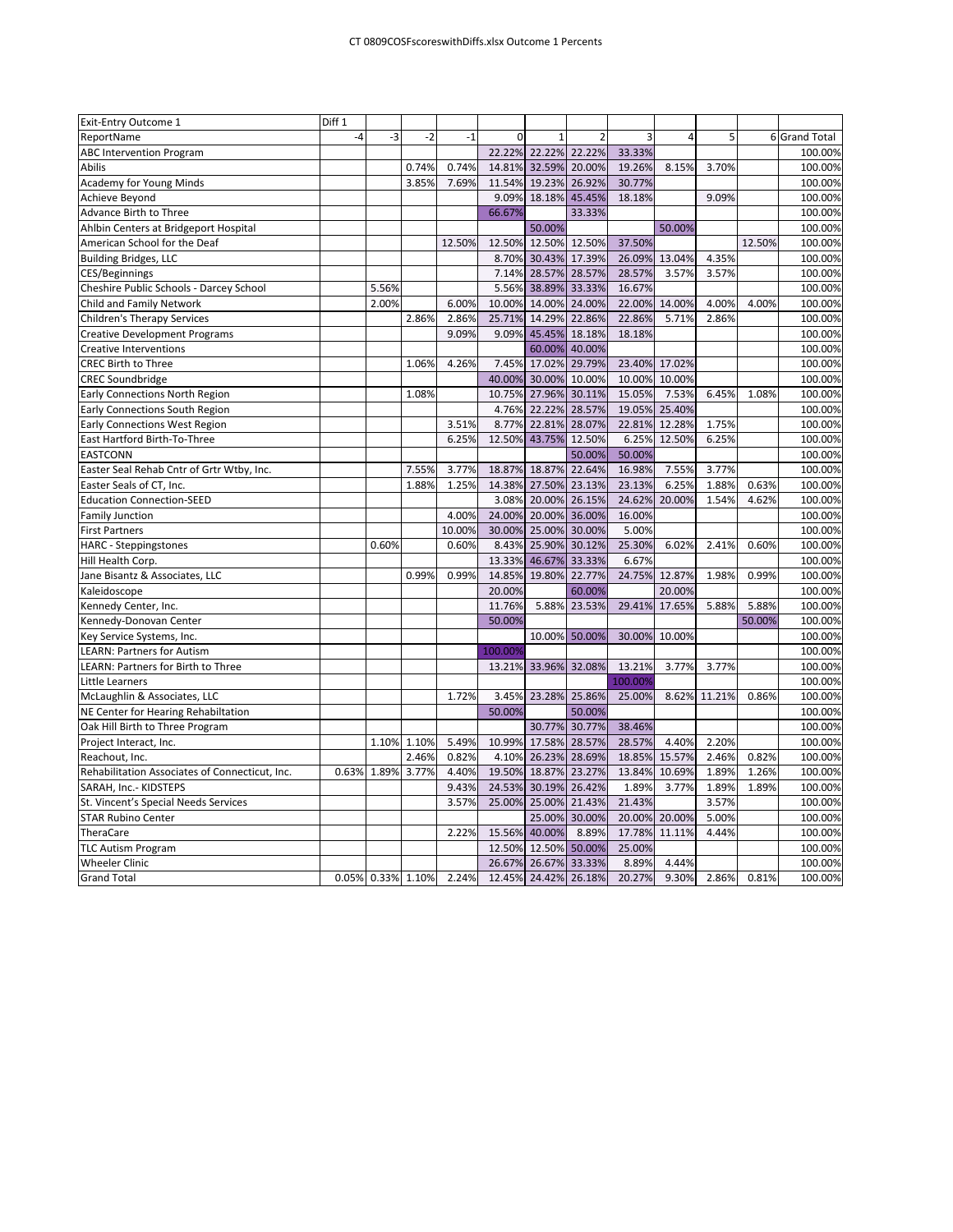| <b>Exit-Entry Outcome 2</b>                    | Diff <sub>2</sub> |                |                |                |                                   |                |                |                |                         |                |                              |                |
|------------------------------------------------|-------------------|----------------|----------------|----------------|-----------------------------------|----------------|----------------|----------------|-------------------------|----------------|------------------------------|----------------|
| ReportName                                     | -4                | $-3$           | $-2$           | -1             | 0                                 | 1              | 2              | 3              | 4                       | 5              |                              | 6 Grand Total  |
| <b>ABC Intervention Program</b>                |                   |                |                |                | $\mathbf{1}$                      | 4              | $\overline{2}$ | $\mathbf{1}$   | $\mathbf{1}$            |                |                              |                |
| Abilis                                         |                   |                | $\mathbf{1}$   | 3              | 7                                 | 24             | 21             | 33             | 35                      | 11             |                              | 135            |
| <b>Academy for Young Minds</b>                 |                   |                | 3              |                | $\overline{2}$                    | 5              | 6              | 8              | 1                       | 1              |                              | 26             |
| Achieve Beyond                                 |                   |                |                |                | 1                                 | 4              | $\mathbf{1}$   | 4              | 1                       |                |                              | 11             |
| Advance Birth to Three                         |                   |                |                |                | $\mathbf{1}$                      |                | $\overline{2}$ |                |                         |                |                              |                |
| Ahlbin Centers at Bridgeport Hospital          |                   |                |                |                |                                   | 1              | 1              |                | 1                       | $\mathbf{1}$   |                              | 4              |
| American School for the Deaf                   |                   |                |                |                |                                   | $\overline{3}$ | $\overline{2}$ | 1              | $\overline{\mathbf{c}}$ |                |                              | 8              |
| <b>Building Bridges, LLC</b>                   |                   |                |                |                | 2                                 | 8              | 5              | 7              |                         | $\mathbf{1}$   |                              | 23             |
| CES/Beginnings                                 |                   |                |                |                | 2                                 | 7              | $\overline{8}$ | 5              | 5                       | $\mathbf{1}$   |                              | 28             |
| Cheshire Public Schools - Darcey School        |                   |                | $\mathbf{1}$   |                | $\overline{c}$                    | 3              | 9              | $\overline{2}$ | $\mathbf{1}$            |                |                              | 18             |
| Child and Family Network                       |                   |                |                |                | 2                                 | 9              | 14             | 13             | 7                       | 3              | $\overline{2}$               | 50             |
| <b>Children's Therapy Services</b>             |                   |                | $\mathbf{1}$   |                | 4                                 | 5              | 6              | 10             | $\overline{5}$          | 4              |                              | 35             |
| <b>Creative Development Programs</b>           |                   |                | $\overline{2}$ | $\mathbf{1}$   |                                   | 3              | 3              | 2              |                         |                |                              | 11             |
| <b>Creative Interventions</b>                  |                   |                |                |                |                                   | $\overline{2}$ | $\mathbf{1}$   | $\overline{2}$ |                         |                |                              | 5              |
| <b>CREC Birth to Three</b>                     |                   |                |                | $\overline{2}$ | 18                                | 19             | 28             | 16             | 11                      |                |                              | 94             |
| <b>CREC Soundbridge</b>                        |                   |                |                |                | 3                                 | 4              | 1              | $\mathbf{1}$   | 1                       |                |                              | 10             |
| <b>Early Connections North Region</b>          |                   | $\mathbf{1}$   |                |                | 5                                 | 30             | 22             | 18             | 10                      | 5              | $\overline{2}$               | 93             |
| Early Connections South Region                 |                   |                |                |                | $\mathbf{1}$                      | 16             | 10             | 16             | 17                      | $\overline{2}$ | 1                            | 63             |
| <b>Early Connections West Region</b>           |                   |                |                |                | 1                                 | 16             | 16             | 15             | 6                       | 3              |                              | 57             |
| East Hartford Birth-To-Three                   |                   |                |                |                | 6                                 | 3              | 3              | $\mathbf{1}$   | 2                       | 1              |                              | 16             |
| <b>EASTCONN</b>                                |                   |                |                |                |                                   |                | $\mathbf{1}$   | $\mathbf{1}$   |                         |                |                              | $\overline{2}$ |
| Easter Seal Rehab Cntr of Grtr Wtby, Inc.      | 1                 | $\overline{2}$ |                | 5              | 7                                 | 11             | 13             | 10             | 4                       |                |                              | 53             |
| Easter Seals of CT, Inc.                       |                   |                | 1              | $\mathbf{1}$   | 17                                | 42             | 41             | 34             | 18                      | 5              | $\mathbf 1$                  | 160            |
| <b>Education Connection-SEED</b>               |                   |                |                |                | 3                                 | 8              | 21             | 15             | 11                      | 4              | $\overline{3}$               | 65             |
| <b>Family Junction</b>                         |                   |                |                | $\mathbf{1}$   | 4                                 | 8              | 3              | 6              | 1                       | $\overline{2}$ |                              | 25             |
| <b>First Partners</b>                          |                   |                |                | $\overline{2}$ | 3                                 | 12             | $\overline{2}$ | $\mathbf{1}$   |                         |                |                              | 20             |
| <b>HARC</b> - Steppingstones                   |                   | 1              |                | $\mathbf{1}$   | 10                                | 43             | 54             | 35             | 17                      | 4              | 1                            | 166            |
| Hill Health Corp.                              |                   |                |                |                | 3                                 | $\overline{2}$ | 8              | 1              | 1                       |                |                              | 15             |
| Jane Bisantz & Associates, LLC                 |                   |                |                | 6              | 12                                | 18             | 22             | 27             | 10                      | 4              | 2                            | 101            |
| Kaleidoscope                                   |                   |                |                |                |                                   | 1              |                | 4              |                         |                |                              | 5              |
| Kennedy Center, Inc.                           |                   |                |                |                | 1                                 |                | 4              | 3              | 6                       | $\overline{2}$ | 1                            | 17             |
| Kennedy-Donovan Center                         |                   |                |                |                |                                   | 1              |                |                |                         |                | 1                            |                |
| Key Service Systems, Inc.                      |                   |                |                |                |                                   |                | $\overline{3}$ | $\overline{2}$ | $\overline{\mathbf{4}}$ | $\mathbf{1}$   |                              | 2<br>10        |
| <b>LEARN: Partners for Autism</b>              |                   |                |                |                |                                   |                | $1\vert$       |                |                         |                |                              | $\mathbf{1}$   |
| LEARN: Partners for Birth to Three             |                   |                |                |                | 5 <sup>1</sup>                    | 13             | 19             | 9              | 6                       | 1              |                              | 53             |
| Little Learners                                |                   |                |                |                |                                   |                | 1 <sup>1</sup> |                |                         |                |                              | $\mathbf{1}$   |
| McLaughlin & Associates, LLC                   |                   |                |                | $\mathbf{1}$   | 5                                 | 24             | 33             | 30             | 11                      | 10             | $\overline{2}$               | 116            |
|                                                |                   |                |                |                | 1                                 |                |                | 1              |                         |                |                              |                |
| NE Center for Hearing Rehabiltation            |                   |                |                |                |                                   |                |                |                |                         |                |                              |                |
| Oak Hill Birth to Three Program                |                   |                |                |                |                                   | 5<br>27        | $\mathbf{1}$   | 6<br>29        | 1<br>8                  | 4              |                              | 13             |
| Project Interact, Inc.                         |                   |                |                | $\mathbf{1}$   | 4                                 |                | 18             |                |                         |                |                              | 91             |
| Reachout, Inc.                                 |                   | 1              |                |                | 5                                 | 29             | 38<br>32       | 31             | 13                      | $\overline{2}$ | $\overline{\mathbf{3}}$<br>س | 122            |
| Rehabilitation Associates of Connecticut, Inc. | 1                 |                | 5              | 5              | 21                                | 26             |                | 40             | 15                      | 11             |                              | 159            |
| SARAH, Inc.- KIDSTEPS                          |                   | $1\vert$       |                | $\overline{2}$ | 13                                | 16             | 9              | 7              | $\overline{\mathbf{c}}$ | $\overline{3}$ |                              | 53             |
| St. Vincent's Special Needs Services           |                   |                | $\mathbf{1}$   | $\overline{2}$ | 1                                 | 7              | 13             | 3              | $\mathbf{1}$            |                |                              | 28             |
| <b>STAR Rubino Center</b>                      |                   |                |                |                |                                   | 5 <sup>1</sup> | 5 <sup>1</sup> | $\overline{2}$ | 7                       | $\mathbf{1}$   |                              | 20             |
| TheraCare                                      |                   |                |                | $\mathbf{1}$   | 5                                 | 11             | 13             | $\overline{7}$ | $\overline{5}$          | $\overline{3}$ |                              | 45             |
| <b>TLC Autism Program</b>                      |                   |                |                | $\mathbf{1}$   |                                   |                | $\overline{5}$ | 1              | $\mathbf{1}$            |                |                              | 8              |
| <b>Wheeler Clinic</b>                          |                   |                |                | 2              | 6                                 | 12             | 13             | 5              | $\overline{7}$          |                |                              | 45             |
| <b>Grand Total</b>                             | $\overline{2}$    |                |                |                | 6 15 37 184 487 534 465 255 90 22 |                |                |                |                         |                |                              | 2097           |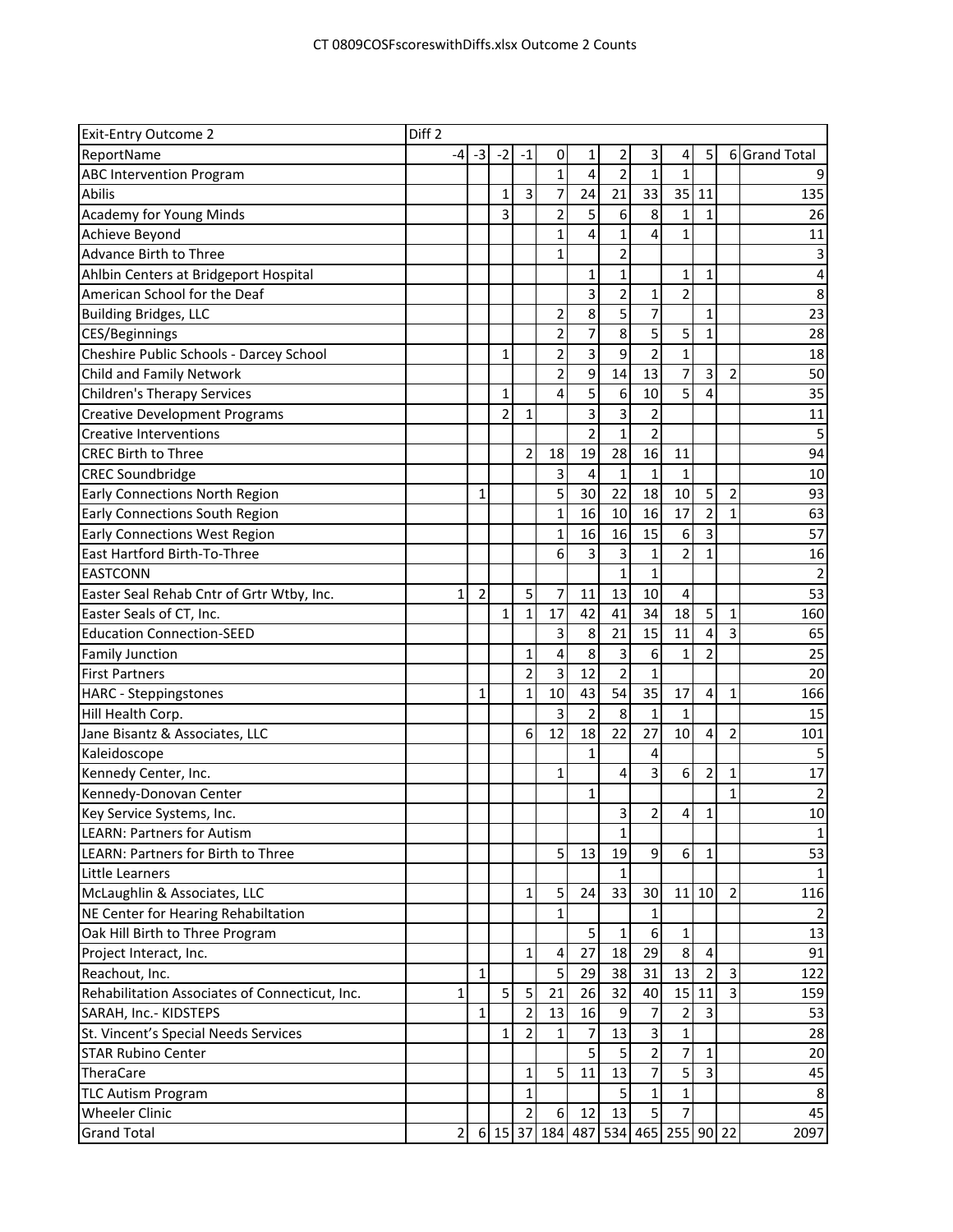| $-3$<br>$-2$<br>$\overline{2}$<br>5<br>ReportName<br>$-4$<br>$-1$<br>$\mathbf 0$<br>3<br>6 Grand Total<br>4<br>11.11%<br>44.44%<br>100.00%<br><b>ABC Intervention Program</b><br>22.22%<br>11.11%<br>11.11%<br>2.22%<br>17.78%<br>25.93%<br>0.74%<br>5.19%<br>15.56%<br>24.44%<br>8.15%<br>100.00%<br>Abilis<br><b>Academy for Young Minds</b><br>11.54%<br>7.69%<br>19.23%<br>23.08%<br>30.77%<br>3.85%<br>3.85%<br>100.00%<br>9.09%<br>36.36%<br>9.09%<br>36.36%<br>9.09%<br>100.00%<br><b>Achieve Beyond</b><br>Advance Birth to Three<br>33.33%<br>66.67%<br>100.00%<br>25.00%<br>25.00%<br>100.00%<br>Ahlbin Centers at Bridgeport Hospital<br>25.00%<br>25.00%<br>37.50%<br>12.50%<br>American School for the Deaf<br>25.00%<br>25.00%<br>100.00%<br>34.78%<br>21.74%<br>30.43%<br>4.35%<br><b>Building Bridges, LLC</b><br>8.70%<br>100.00%<br>25.00%<br>28.57%<br>7.14%<br>17.86%<br>17.86%<br>3.57%<br>100.00%<br><b>CES/Beginnings</b><br>11.11%<br>16.67%<br>50.00%<br>11.11%<br>100.00%<br>Cheshire Public Schools - Darcey School<br>5.56%<br>5.56%<br>4.00%<br>14.00%<br>Child and Family Network<br>18.00%<br>28.00%<br>26.00%<br>6.00%<br>4.00%<br>100.00%<br>2.86%<br>11.43%<br>14.29%<br>17.14%<br>28.57%<br>14.29%<br><b>Children's Therapy Services</b><br>11.43%<br>100.00%<br>18.18%<br>27.27%<br>27.27%<br>18.18%<br>9.09%<br>100.00%<br><b>Creative Development Programs</b><br>40.00%<br>20.00%<br>40.00%<br>100.00%<br><b>Creative Interventions</b><br>20.21%<br>29.79%<br>100.00%<br>CREC Birth to Three<br>2.13%<br>19.15%<br>17.02%<br>11.70%<br>40.00%<br>10.00%<br><b>CREC Soundbridge</b><br>30.00%<br>10.00%<br>10.00%<br>100.00%<br>32.26%<br>23.66%<br>19.35%<br>100.00%<br>1.08%<br>5.38%<br>10.75%<br>5.38%<br>2.15%<br>Early Connections North Region<br>Early Connections South Region<br>1.59%<br>25.40%<br>15.87%<br>25.40%<br>3.17%<br>26.98%<br>1.59%<br>100.00%<br>1.75%<br>28.07%<br>28.07%<br>26.32%<br>5.26%<br>100.00%<br>Early Connections West Region<br>10.53%<br>East Hartford Birth-To-Three<br>37.50%<br>18.75%<br>18.75%<br>6.25%<br>6.25%<br>100.00%<br>12.50%<br>50.00%<br>50.00%<br><b>EASTCONN</b><br>100.00%<br>20.75%<br>Easter Seal Rehab Cntr of Grtr Wtby, Inc.<br>1.89%<br>3.77%<br>9.43%<br>13.21%<br>24.53%<br>18.87%<br>7.55%<br>100.00%<br>0.63%<br>0.63%<br>10.63%<br>26.25%<br>25.63%<br>21.25%<br>11.25%<br>3.13%<br>100.00%<br>Easter Seals of CT, Inc.<br>0.63%<br>12.31%<br><b>Education Connection-SEED</b><br>4.62%<br>32.31%<br>23.08%<br>16.92%<br>6.15%<br>100.00%<br>4.62%<br>4.00%<br>16.00%<br>32.00%<br>12.00%<br>24.00%<br><b>Family Junction</b><br>4.00%<br>8.00%<br>100.00%<br>15.00%<br>60.00%<br>10.00%<br>5.00%<br>100.00%<br><b>First Partners</b><br>10.00%<br>0.60%<br>6.02%<br>25.90%<br>32.53%<br>21.08%<br>2.41%<br>100.00%<br>HARC - Steppingstones<br>0.60%<br>10.24%<br>0.60%<br>20.00%<br>13.33%<br>53.33%<br>6.67%<br>6.67%<br>100.00%<br>Hill Health Corp.<br>5.94%<br>11.88%<br>17.82%<br>21.78%<br>26.73%<br>9.90%<br>3.96%<br>1.98%<br>100.00%<br>Jane Bisantz & Associates, LLC<br>20.00%<br>80.00%<br>100.00%<br>Kaleidoscope<br>5.88%<br>23.53%<br>17.65%<br>35.29%<br>11.76%<br>5.88%<br>100.00%<br>Kennedy Center, Inc.<br>50.00%<br>50.00%<br>100.00%<br>Kennedy-Donovan Center<br>30.00%<br>20.00%<br>40.00%<br>100.00%<br>Key Service Systems, Inc.<br>10.00%<br>100.00%<br>100.009<br><b>LEARN: Partners for Autism</b><br>9.43%<br>24.53%<br>35.85%<br>16.98%<br>100.00%<br>LEARN: Partners for Birth to Three<br>11.32%<br>1.89%<br>100.00%<br>Little Learners<br>100.009<br>McLaughlin & Associates, LLC<br>20.69%<br>0.86%<br>4.31%<br>28.45%<br>25.86%<br>9.48%<br>8.62%<br>1.72%<br>100.00%<br>50.00%<br>50.00%<br>100.00%<br>NE Center for Hearing Rehabiltation<br>Oak Hill Birth to Three Program<br>38.46%<br>7.69%<br>46.15%<br>7.69%<br>100.00%<br>Project Interact, Inc.<br>1.10%<br>4.40%<br>29.67%<br>19.78%<br>31.87%<br>8.79%<br>4.40%<br>100.00%<br>Reachout, Inc.<br>0.82%<br>4.10%<br>23.77%<br>31.15%<br>25.41%<br>10.66%<br>1.64%<br>2.46%<br>100.00%<br>16.35%<br>0.63%<br>3.14%<br>3.14%<br>13.21%<br>20.13%<br>25.16%<br>9.43%<br>6.92%<br>1.89%<br>100.00%<br>Rehabilitation Associates of Connecticut, Inc.<br>3.77%<br>24.53%<br>30.19%<br>16.98%<br>13.21%<br>3.77%<br>5.66%<br>SARAH, Inc.- KIDSTEPS<br>1.89%<br>100.00%<br>7.14%<br>3.57%<br>25.00%<br>46.43%<br>3.57%<br>3.57%<br>10.71%<br>100.00%<br>St. Vincent's Special Needs Services<br>25.00%<br>25.00%<br>10.00%<br>35.00%<br>100.00%<br><b>STAR Rubino Center</b><br>5.00%<br>6.67%<br>2.22%<br>11.11%<br>24.44%<br>28.89%<br>15.56%<br>11.11%<br>100.00%<br>TheraCare<br>12.50%<br>62.50%<br>12.50%<br>12.50%<br>100.00%<br><b>TLC Autism Program</b><br>4.44%<br>13.33%<br>26.67%<br>28.89%<br>11.11%<br>15.56%<br>100.00%<br><b>Wheeler Clinic</b><br><b>Grand Total</b><br>0.10%<br>0.29%<br>0.72%<br>1.76%<br>8.77%<br>23.22%<br>25.46%<br>22.17%<br>12.16%<br>4.29%<br>1.05%<br>100.00% | Exit-Entry Outcome 2 | Diff <sub>2</sub> |  |  |  |  |  |  |
|-------------------------------------------------------------------------------------------------------------------------------------------------------------------------------------------------------------------------------------------------------------------------------------------------------------------------------------------------------------------------------------------------------------------------------------------------------------------------------------------------------------------------------------------------------------------------------------------------------------------------------------------------------------------------------------------------------------------------------------------------------------------------------------------------------------------------------------------------------------------------------------------------------------------------------------------------------------------------------------------------------------------------------------------------------------------------------------------------------------------------------------------------------------------------------------------------------------------------------------------------------------------------------------------------------------------------------------------------------------------------------------------------------------------------------------------------------------------------------------------------------------------------------------------------------------------------------------------------------------------------------------------------------------------------------------------------------------------------------------------------------------------------------------------------------------------------------------------------------------------------------------------------------------------------------------------------------------------------------------------------------------------------------------------------------------------------------------------------------------------------------------------------------------------------------------------------------------------------------------------------------------------------------------------------------------------------------------------------------------------------------------------------------------------------------------------------------------------------------------------------------------------------------------------------------------------------------------------------------------------------------------------------------------------------------------------------------------------------------------------------------------------------------------------------------------------------------------------------------------------------------------------------------------------------------------------------------------------------------------------------------------------------------------------------------------------------------------------------------------------------------------------------------------------------------------------------------------------------------------------------------------------------------------------------------------------------------------------------------------------------------------------------------------------------------------------------------------------------------------------------------------------------------------------------------------------------------------------------------------------------------------------------------------------------------------------------------------------------------------------------------------------------------------------------------------------------------------------------------------------------------------------------------------------------------------------------------------------------------------------------------------------------------------------------------------------------------------------------------------------------------------------------------------------------------------------------------------------------------------------------------------------------------------------------------------------------------------------------------------------------------------------------------------------------------------------------------------------------------------------------------------------------------------------------------------------------------------------------------------------------------------------------------------------------------------------------------------------------------------------------------------------------------------------------------------------------------------------------------------------------------------------------------------------------------------------------------------------------------------------------------------|----------------------|-------------------|--|--|--|--|--|--|
|                                                                                                                                                                                                                                                                                                                                                                                                                                                                                                                                                                                                                                                                                                                                                                                                                                                                                                                                                                                                                                                                                                                                                                                                                                                                                                                                                                                                                                                                                                                                                                                                                                                                                                                                                                                                                                                                                                                                                                                                                                                                                                                                                                                                                                                                                                                                                                                                                                                                                                                                                                                                                                                                                                                                                                                                                                                                                                                                                                                                                                                                                                                                                                                                                                                                                                                                                                                                                                                                                                                                                                                                                                                                                                                                                                                                                                                                                                                                                                                                                                                                                                                                                                                                                                                                                                                                                                                                                                                                                                                                                                                                                                                                                                                                                                                                                                                                                                                                                                                                             |                      |                   |  |  |  |  |  |  |
|                                                                                                                                                                                                                                                                                                                                                                                                                                                                                                                                                                                                                                                                                                                                                                                                                                                                                                                                                                                                                                                                                                                                                                                                                                                                                                                                                                                                                                                                                                                                                                                                                                                                                                                                                                                                                                                                                                                                                                                                                                                                                                                                                                                                                                                                                                                                                                                                                                                                                                                                                                                                                                                                                                                                                                                                                                                                                                                                                                                                                                                                                                                                                                                                                                                                                                                                                                                                                                                                                                                                                                                                                                                                                                                                                                                                                                                                                                                                                                                                                                                                                                                                                                                                                                                                                                                                                                                                                                                                                                                                                                                                                                                                                                                                                                                                                                                                                                                                                                                                             |                      |                   |  |  |  |  |  |  |
|                                                                                                                                                                                                                                                                                                                                                                                                                                                                                                                                                                                                                                                                                                                                                                                                                                                                                                                                                                                                                                                                                                                                                                                                                                                                                                                                                                                                                                                                                                                                                                                                                                                                                                                                                                                                                                                                                                                                                                                                                                                                                                                                                                                                                                                                                                                                                                                                                                                                                                                                                                                                                                                                                                                                                                                                                                                                                                                                                                                                                                                                                                                                                                                                                                                                                                                                                                                                                                                                                                                                                                                                                                                                                                                                                                                                                                                                                                                                                                                                                                                                                                                                                                                                                                                                                                                                                                                                                                                                                                                                                                                                                                                                                                                                                                                                                                                                                                                                                                                                             |                      |                   |  |  |  |  |  |  |
|                                                                                                                                                                                                                                                                                                                                                                                                                                                                                                                                                                                                                                                                                                                                                                                                                                                                                                                                                                                                                                                                                                                                                                                                                                                                                                                                                                                                                                                                                                                                                                                                                                                                                                                                                                                                                                                                                                                                                                                                                                                                                                                                                                                                                                                                                                                                                                                                                                                                                                                                                                                                                                                                                                                                                                                                                                                                                                                                                                                                                                                                                                                                                                                                                                                                                                                                                                                                                                                                                                                                                                                                                                                                                                                                                                                                                                                                                                                                                                                                                                                                                                                                                                                                                                                                                                                                                                                                                                                                                                                                                                                                                                                                                                                                                                                                                                                                                                                                                                                                             |                      |                   |  |  |  |  |  |  |
|                                                                                                                                                                                                                                                                                                                                                                                                                                                                                                                                                                                                                                                                                                                                                                                                                                                                                                                                                                                                                                                                                                                                                                                                                                                                                                                                                                                                                                                                                                                                                                                                                                                                                                                                                                                                                                                                                                                                                                                                                                                                                                                                                                                                                                                                                                                                                                                                                                                                                                                                                                                                                                                                                                                                                                                                                                                                                                                                                                                                                                                                                                                                                                                                                                                                                                                                                                                                                                                                                                                                                                                                                                                                                                                                                                                                                                                                                                                                                                                                                                                                                                                                                                                                                                                                                                                                                                                                                                                                                                                                                                                                                                                                                                                                                                                                                                                                                                                                                                                                             |                      |                   |  |  |  |  |  |  |
|                                                                                                                                                                                                                                                                                                                                                                                                                                                                                                                                                                                                                                                                                                                                                                                                                                                                                                                                                                                                                                                                                                                                                                                                                                                                                                                                                                                                                                                                                                                                                                                                                                                                                                                                                                                                                                                                                                                                                                                                                                                                                                                                                                                                                                                                                                                                                                                                                                                                                                                                                                                                                                                                                                                                                                                                                                                                                                                                                                                                                                                                                                                                                                                                                                                                                                                                                                                                                                                                                                                                                                                                                                                                                                                                                                                                                                                                                                                                                                                                                                                                                                                                                                                                                                                                                                                                                                                                                                                                                                                                                                                                                                                                                                                                                                                                                                                                                                                                                                                                             |                      |                   |  |  |  |  |  |  |
|                                                                                                                                                                                                                                                                                                                                                                                                                                                                                                                                                                                                                                                                                                                                                                                                                                                                                                                                                                                                                                                                                                                                                                                                                                                                                                                                                                                                                                                                                                                                                                                                                                                                                                                                                                                                                                                                                                                                                                                                                                                                                                                                                                                                                                                                                                                                                                                                                                                                                                                                                                                                                                                                                                                                                                                                                                                                                                                                                                                                                                                                                                                                                                                                                                                                                                                                                                                                                                                                                                                                                                                                                                                                                                                                                                                                                                                                                                                                                                                                                                                                                                                                                                                                                                                                                                                                                                                                                                                                                                                                                                                                                                                                                                                                                                                                                                                                                                                                                                                                             |                      |                   |  |  |  |  |  |  |
|                                                                                                                                                                                                                                                                                                                                                                                                                                                                                                                                                                                                                                                                                                                                                                                                                                                                                                                                                                                                                                                                                                                                                                                                                                                                                                                                                                                                                                                                                                                                                                                                                                                                                                                                                                                                                                                                                                                                                                                                                                                                                                                                                                                                                                                                                                                                                                                                                                                                                                                                                                                                                                                                                                                                                                                                                                                                                                                                                                                                                                                                                                                                                                                                                                                                                                                                                                                                                                                                                                                                                                                                                                                                                                                                                                                                                                                                                                                                                                                                                                                                                                                                                                                                                                                                                                                                                                                                                                                                                                                                                                                                                                                                                                                                                                                                                                                                                                                                                                                                             |                      |                   |  |  |  |  |  |  |
|                                                                                                                                                                                                                                                                                                                                                                                                                                                                                                                                                                                                                                                                                                                                                                                                                                                                                                                                                                                                                                                                                                                                                                                                                                                                                                                                                                                                                                                                                                                                                                                                                                                                                                                                                                                                                                                                                                                                                                                                                                                                                                                                                                                                                                                                                                                                                                                                                                                                                                                                                                                                                                                                                                                                                                                                                                                                                                                                                                                                                                                                                                                                                                                                                                                                                                                                                                                                                                                                                                                                                                                                                                                                                                                                                                                                                                                                                                                                                                                                                                                                                                                                                                                                                                                                                                                                                                                                                                                                                                                                                                                                                                                                                                                                                                                                                                                                                                                                                                                                             |                      |                   |  |  |  |  |  |  |
|                                                                                                                                                                                                                                                                                                                                                                                                                                                                                                                                                                                                                                                                                                                                                                                                                                                                                                                                                                                                                                                                                                                                                                                                                                                                                                                                                                                                                                                                                                                                                                                                                                                                                                                                                                                                                                                                                                                                                                                                                                                                                                                                                                                                                                                                                                                                                                                                                                                                                                                                                                                                                                                                                                                                                                                                                                                                                                                                                                                                                                                                                                                                                                                                                                                                                                                                                                                                                                                                                                                                                                                                                                                                                                                                                                                                                                                                                                                                                                                                                                                                                                                                                                                                                                                                                                                                                                                                                                                                                                                                                                                                                                                                                                                                                                                                                                                                                                                                                                                                             |                      |                   |  |  |  |  |  |  |
|                                                                                                                                                                                                                                                                                                                                                                                                                                                                                                                                                                                                                                                                                                                                                                                                                                                                                                                                                                                                                                                                                                                                                                                                                                                                                                                                                                                                                                                                                                                                                                                                                                                                                                                                                                                                                                                                                                                                                                                                                                                                                                                                                                                                                                                                                                                                                                                                                                                                                                                                                                                                                                                                                                                                                                                                                                                                                                                                                                                                                                                                                                                                                                                                                                                                                                                                                                                                                                                                                                                                                                                                                                                                                                                                                                                                                                                                                                                                                                                                                                                                                                                                                                                                                                                                                                                                                                                                                                                                                                                                                                                                                                                                                                                                                                                                                                                                                                                                                                                                             |                      |                   |  |  |  |  |  |  |
|                                                                                                                                                                                                                                                                                                                                                                                                                                                                                                                                                                                                                                                                                                                                                                                                                                                                                                                                                                                                                                                                                                                                                                                                                                                                                                                                                                                                                                                                                                                                                                                                                                                                                                                                                                                                                                                                                                                                                                                                                                                                                                                                                                                                                                                                                                                                                                                                                                                                                                                                                                                                                                                                                                                                                                                                                                                                                                                                                                                                                                                                                                                                                                                                                                                                                                                                                                                                                                                                                                                                                                                                                                                                                                                                                                                                                                                                                                                                                                                                                                                                                                                                                                                                                                                                                                                                                                                                                                                                                                                                                                                                                                                                                                                                                                                                                                                                                                                                                                                                             |                      |                   |  |  |  |  |  |  |
|                                                                                                                                                                                                                                                                                                                                                                                                                                                                                                                                                                                                                                                                                                                                                                                                                                                                                                                                                                                                                                                                                                                                                                                                                                                                                                                                                                                                                                                                                                                                                                                                                                                                                                                                                                                                                                                                                                                                                                                                                                                                                                                                                                                                                                                                                                                                                                                                                                                                                                                                                                                                                                                                                                                                                                                                                                                                                                                                                                                                                                                                                                                                                                                                                                                                                                                                                                                                                                                                                                                                                                                                                                                                                                                                                                                                                                                                                                                                                                                                                                                                                                                                                                                                                                                                                                                                                                                                                                                                                                                                                                                                                                                                                                                                                                                                                                                                                                                                                                                                             |                      |                   |  |  |  |  |  |  |
|                                                                                                                                                                                                                                                                                                                                                                                                                                                                                                                                                                                                                                                                                                                                                                                                                                                                                                                                                                                                                                                                                                                                                                                                                                                                                                                                                                                                                                                                                                                                                                                                                                                                                                                                                                                                                                                                                                                                                                                                                                                                                                                                                                                                                                                                                                                                                                                                                                                                                                                                                                                                                                                                                                                                                                                                                                                                                                                                                                                                                                                                                                                                                                                                                                                                                                                                                                                                                                                                                                                                                                                                                                                                                                                                                                                                                                                                                                                                                                                                                                                                                                                                                                                                                                                                                                                                                                                                                                                                                                                                                                                                                                                                                                                                                                                                                                                                                                                                                                                                             |                      |                   |  |  |  |  |  |  |
|                                                                                                                                                                                                                                                                                                                                                                                                                                                                                                                                                                                                                                                                                                                                                                                                                                                                                                                                                                                                                                                                                                                                                                                                                                                                                                                                                                                                                                                                                                                                                                                                                                                                                                                                                                                                                                                                                                                                                                                                                                                                                                                                                                                                                                                                                                                                                                                                                                                                                                                                                                                                                                                                                                                                                                                                                                                                                                                                                                                                                                                                                                                                                                                                                                                                                                                                                                                                                                                                                                                                                                                                                                                                                                                                                                                                                                                                                                                                                                                                                                                                                                                                                                                                                                                                                                                                                                                                                                                                                                                                                                                                                                                                                                                                                                                                                                                                                                                                                                                                             |                      |                   |  |  |  |  |  |  |
|                                                                                                                                                                                                                                                                                                                                                                                                                                                                                                                                                                                                                                                                                                                                                                                                                                                                                                                                                                                                                                                                                                                                                                                                                                                                                                                                                                                                                                                                                                                                                                                                                                                                                                                                                                                                                                                                                                                                                                                                                                                                                                                                                                                                                                                                                                                                                                                                                                                                                                                                                                                                                                                                                                                                                                                                                                                                                                                                                                                                                                                                                                                                                                                                                                                                                                                                                                                                                                                                                                                                                                                                                                                                                                                                                                                                                                                                                                                                                                                                                                                                                                                                                                                                                                                                                                                                                                                                                                                                                                                                                                                                                                                                                                                                                                                                                                                                                                                                                                                                             |                      |                   |  |  |  |  |  |  |
|                                                                                                                                                                                                                                                                                                                                                                                                                                                                                                                                                                                                                                                                                                                                                                                                                                                                                                                                                                                                                                                                                                                                                                                                                                                                                                                                                                                                                                                                                                                                                                                                                                                                                                                                                                                                                                                                                                                                                                                                                                                                                                                                                                                                                                                                                                                                                                                                                                                                                                                                                                                                                                                                                                                                                                                                                                                                                                                                                                                                                                                                                                                                                                                                                                                                                                                                                                                                                                                                                                                                                                                                                                                                                                                                                                                                                                                                                                                                                                                                                                                                                                                                                                                                                                                                                                                                                                                                                                                                                                                                                                                                                                                                                                                                                                                                                                                                                                                                                                                                             |                      |                   |  |  |  |  |  |  |
|                                                                                                                                                                                                                                                                                                                                                                                                                                                                                                                                                                                                                                                                                                                                                                                                                                                                                                                                                                                                                                                                                                                                                                                                                                                                                                                                                                                                                                                                                                                                                                                                                                                                                                                                                                                                                                                                                                                                                                                                                                                                                                                                                                                                                                                                                                                                                                                                                                                                                                                                                                                                                                                                                                                                                                                                                                                                                                                                                                                                                                                                                                                                                                                                                                                                                                                                                                                                                                                                                                                                                                                                                                                                                                                                                                                                                                                                                                                                                                                                                                                                                                                                                                                                                                                                                                                                                                                                                                                                                                                                                                                                                                                                                                                                                                                                                                                                                                                                                                                                             |                      |                   |  |  |  |  |  |  |
|                                                                                                                                                                                                                                                                                                                                                                                                                                                                                                                                                                                                                                                                                                                                                                                                                                                                                                                                                                                                                                                                                                                                                                                                                                                                                                                                                                                                                                                                                                                                                                                                                                                                                                                                                                                                                                                                                                                                                                                                                                                                                                                                                                                                                                                                                                                                                                                                                                                                                                                                                                                                                                                                                                                                                                                                                                                                                                                                                                                                                                                                                                                                                                                                                                                                                                                                                                                                                                                                                                                                                                                                                                                                                                                                                                                                                                                                                                                                                                                                                                                                                                                                                                                                                                                                                                                                                                                                                                                                                                                                                                                                                                                                                                                                                                                                                                                                                                                                                                                                             |                      |                   |  |  |  |  |  |  |
|                                                                                                                                                                                                                                                                                                                                                                                                                                                                                                                                                                                                                                                                                                                                                                                                                                                                                                                                                                                                                                                                                                                                                                                                                                                                                                                                                                                                                                                                                                                                                                                                                                                                                                                                                                                                                                                                                                                                                                                                                                                                                                                                                                                                                                                                                                                                                                                                                                                                                                                                                                                                                                                                                                                                                                                                                                                                                                                                                                                                                                                                                                                                                                                                                                                                                                                                                                                                                                                                                                                                                                                                                                                                                                                                                                                                                                                                                                                                                                                                                                                                                                                                                                                                                                                                                                                                                                                                                                                                                                                                                                                                                                                                                                                                                                                                                                                                                                                                                                                                             |                      |                   |  |  |  |  |  |  |
|                                                                                                                                                                                                                                                                                                                                                                                                                                                                                                                                                                                                                                                                                                                                                                                                                                                                                                                                                                                                                                                                                                                                                                                                                                                                                                                                                                                                                                                                                                                                                                                                                                                                                                                                                                                                                                                                                                                                                                                                                                                                                                                                                                                                                                                                                                                                                                                                                                                                                                                                                                                                                                                                                                                                                                                                                                                                                                                                                                                                                                                                                                                                                                                                                                                                                                                                                                                                                                                                                                                                                                                                                                                                                                                                                                                                                                                                                                                                                                                                                                                                                                                                                                                                                                                                                                                                                                                                                                                                                                                                                                                                                                                                                                                                                                                                                                                                                                                                                                                                             |                      |                   |  |  |  |  |  |  |
|                                                                                                                                                                                                                                                                                                                                                                                                                                                                                                                                                                                                                                                                                                                                                                                                                                                                                                                                                                                                                                                                                                                                                                                                                                                                                                                                                                                                                                                                                                                                                                                                                                                                                                                                                                                                                                                                                                                                                                                                                                                                                                                                                                                                                                                                                                                                                                                                                                                                                                                                                                                                                                                                                                                                                                                                                                                                                                                                                                                                                                                                                                                                                                                                                                                                                                                                                                                                                                                                                                                                                                                                                                                                                                                                                                                                                                                                                                                                                                                                                                                                                                                                                                                                                                                                                                                                                                                                                                                                                                                                                                                                                                                                                                                                                                                                                                                                                                                                                                                                             |                      |                   |  |  |  |  |  |  |
|                                                                                                                                                                                                                                                                                                                                                                                                                                                                                                                                                                                                                                                                                                                                                                                                                                                                                                                                                                                                                                                                                                                                                                                                                                                                                                                                                                                                                                                                                                                                                                                                                                                                                                                                                                                                                                                                                                                                                                                                                                                                                                                                                                                                                                                                                                                                                                                                                                                                                                                                                                                                                                                                                                                                                                                                                                                                                                                                                                                                                                                                                                                                                                                                                                                                                                                                                                                                                                                                                                                                                                                                                                                                                                                                                                                                                                                                                                                                                                                                                                                                                                                                                                                                                                                                                                                                                                                                                                                                                                                                                                                                                                                                                                                                                                                                                                                                                                                                                                                                             |                      |                   |  |  |  |  |  |  |
|                                                                                                                                                                                                                                                                                                                                                                                                                                                                                                                                                                                                                                                                                                                                                                                                                                                                                                                                                                                                                                                                                                                                                                                                                                                                                                                                                                                                                                                                                                                                                                                                                                                                                                                                                                                                                                                                                                                                                                                                                                                                                                                                                                                                                                                                                                                                                                                                                                                                                                                                                                                                                                                                                                                                                                                                                                                                                                                                                                                                                                                                                                                                                                                                                                                                                                                                                                                                                                                                                                                                                                                                                                                                                                                                                                                                                                                                                                                                                                                                                                                                                                                                                                                                                                                                                                                                                                                                                                                                                                                                                                                                                                                                                                                                                                                                                                                                                                                                                                                                             |                      |                   |  |  |  |  |  |  |
|                                                                                                                                                                                                                                                                                                                                                                                                                                                                                                                                                                                                                                                                                                                                                                                                                                                                                                                                                                                                                                                                                                                                                                                                                                                                                                                                                                                                                                                                                                                                                                                                                                                                                                                                                                                                                                                                                                                                                                                                                                                                                                                                                                                                                                                                                                                                                                                                                                                                                                                                                                                                                                                                                                                                                                                                                                                                                                                                                                                                                                                                                                                                                                                                                                                                                                                                                                                                                                                                                                                                                                                                                                                                                                                                                                                                                                                                                                                                                                                                                                                                                                                                                                                                                                                                                                                                                                                                                                                                                                                                                                                                                                                                                                                                                                                                                                                                                                                                                                                                             |                      |                   |  |  |  |  |  |  |
|                                                                                                                                                                                                                                                                                                                                                                                                                                                                                                                                                                                                                                                                                                                                                                                                                                                                                                                                                                                                                                                                                                                                                                                                                                                                                                                                                                                                                                                                                                                                                                                                                                                                                                                                                                                                                                                                                                                                                                                                                                                                                                                                                                                                                                                                                                                                                                                                                                                                                                                                                                                                                                                                                                                                                                                                                                                                                                                                                                                                                                                                                                                                                                                                                                                                                                                                                                                                                                                                                                                                                                                                                                                                                                                                                                                                                                                                                                                                                                                                                                                                                                                                                                                                                                                                                                                                                                                                                                                                                                                                                                                                                                                                                                                                                                                                                                                                                                                                                                                                             |                      |                   |  |  |  |  |  |  |
|                                                                                                                                                                                                                                                                                                                                                                                                                                                                                                                                                                                                                                                                                                                                                                                                                                                                                                                                                                                                                                                                                                                                                                                                                                                                                                                                                                                                                                                                                                                                                                                                                                                                                                                                                                                                                                                                                                                                                                                                                                                                                                                                                                                                                                                                                                                                                                                                                                                                                                                                                                                                                                                                                                                                                                                                                                                                                                                                                                                                                                                                                                                                                                                                                                                                                                                                                                                                                                                                                                                                                                                                                                                                                                                                                                                                                                                                                                                                                                                                                                                                                                                                                                                                                                                                                                                                                                                                                                                                                                                                                                                                                                                                                                                                                                                                                                                                                                                                                                                                             |                      |                   |  |  |  |  |  |  |
|                                                                                                                                                                                                                                                                                                                                                                                                                                                                                                                                                                                                                                                                                                                                                                                                                                                                                                                                                                                                                                                                                                                                                                                                                                                                                                                                                                                                                                                                                                                                                                                                                                                                                                                                                                                                                                                                                                                                                                                                                                                                                                                                                                                                                                                                                                                                                                                                                                                                                                                                                                                                                                                                                                                                                                                                                                                                                                                                                                                                                                                                                                                                                                                                                                                                                                                                                                                                                                                                                                                                                                                                                                                                                                                                                                                                                                                                                                                                                                                                                                                                                                                                                                                                                                                                                                                                                                                                                                                                                                                                                                                                                                                                                                                                                                                                                                                                                                                                                                                                             |                      |                   |  |  |  |  |  |  |
|                                                                                                                                                                                                                                                                                                                                                                                                                                                                                                                                                                                                                                                                                                                                                                                                                                                                                                                                                                                                                                                                                                                                                                                                                                                                                                                                                                                                                                                                                                                                                                                                                                                                                                                                                                                                                                                                                                                                                                                                                                                                                                                                                                                                                                                                                                                                                                                                                                                                                                                                                                                                                                                                                                                                                                                                                                                                                                                                                                                                                                                                                                                                                                                                                                                                                                                                                                                                                                                                                                                                                                                                                                                                                                                                                                                                                                                                                                                                                                                                                                                                                                                                                                                                                                                                                                                                                                                                                                                                                                                                                                                                                                                                                                                                                                                                                                                                                                                                                                                                             |                      |                   |  |  |  |  |  |  |
|                                                                                                                                                                                                                                                                                                                                                                                                                                                                                                                                                                                                                                                                                                                                                                                                                                                                                                                                                                                                                                                                                                                                                                                                                                                                                                                                                                                                                                                                                                                                                                                                                                                                                                                                                                                                                                                                                                                                                                                                                                                                                                                                                                                                                                                                                                                                                                                                                                                                                                                                                                                                                                                                                                                                                                                                                                                                                                                                                                                                                                                                                                                                                                                                                                                                                                                                                                                                                                                                                                                                                                                                                                                                                                                                                                                                                                                                                                                                                                                                                                                                                                                                                                                                                                                                                                                                                                                                                                                                                                                                                                                                                                                                                                                                                                                                                                                                                                                                                                                                             |                      |                   |  |  |  |  |  |  |
|                                                                                                                                                                                                                                                                                                                                                                                                                                                                                                                                                                                                                                                                                                                                                                                                                                                                                                                                                                                                                                                                                                                                                                                                                                                                                                                                                                                                                                                                                                                                                                                                                                                                                                                                                                                                                                                                                                                                                                                                                                                                                                                                                                                                                                                                                                                                                                                                                                                                                                                                                                                                                                                                                                                                                                                                                                                                                                                                                                                                                                                                                                                                                                                                                                                                                                                                                                                                                                                                                                                                                                                                                                                                                                                                                                                                                                                                                                                                                                                                                                                                                                                                                                                                                                                                                                                                                                                                                                                                                                                                                                                                                                                                                                                                                                                                                                                                                                                                                                                                             |                      |                   |  |  |  |  |  |  |
|                                                                                                                                                                                                                                                                                                                                                                                                                                                                                                                                                                                                                                                                                                                                                                                                                                                                                                                                                                                                                                                                                                                                                                                                                                                                                                                                                                                                                                                                                                                                                                                                                                                                                                                                                                                                                                                                                                                                                                                                                                                                                                                                                                                                                                                                                                                                                                                                                                                                                                                                                                                                                                                                                                                                                                                                                                                                                                                                                                                                                                                                                                                                                                                                                                                                                                                                                                                                                                                                                                                                                                                                                                                                                                                                                                                                                                                                                                                                                                                                                                                                                                                                                                                                                                                                                                                                                                                                                                                                                                                                                                                                                                                                                                                                                                                                                                                                                                                                                                                                             |                      |                   |  |  |  |  |  |  |
|                                                                                                                                                                                                                                                                                                                                                                                                                                                                                                                                                                                                                                                                                                                                                                                                                                                                                                                                                                                                                                                                                                                                                                                                                                                                                                                                                                                                                                                                                                                                                                                                                                                                                                                                                                                                                                                                                                                                                                                                                                                                                                                                                                                                                                                                                                                                                                                                                                                                                                                                                                                                                                                                                                                                                                                                                                                                                                                                                                                                                                                                                                                                                                                                                                                                                                                                                                                                                                                                                                                                                                                                                                                                                                                                                                                                                                                                                                                                                                                                                                                                                                                                                                                                                                                                                                                                                                                                                                                                                                                                                                                                                                                                                                                                                                                                                                                                                                                                                                                                             |                      |                   |  |  |  |  |  |  |
|                                                                                                                                                                                                                                                                                                                                                                                                                                                                                                                                                                                                                                                                                                                                                                                                                                                                                                                                                                                                                                                                                                                                                                                                                                                                                                                                                                                                                                                                                                                                                                                                                                                                                                                                                                                                                                                                                                                                                                                                                                                                                                                                                                                                                                                                                                                                                                                                                                                                                                                                                                                                                                                                                                                                                                                                                                                                                                                                                                                                                                                                                                                                                                                                                                                                                                                                                                                                                                                                                                                                                                                                                                                                                                                                                                                                                                                                                                                                                                                                                                                                                                                                                                                                                                                                                                                                                                                                                                                                                                                                                                                                                                                                                                                                                                                                                                                                                                                                                                                                             |                      |                   |  |  |  |  |  |  |
|                                                                                                                                                                                                                                                                                                                                                                                                                                                                                                                                                                                                                                                                                                                                                                                                                                                                                                                                                                                                                                                                                                                                                                                                                                                                                                                                                                                                                                                                                                                                                                                                                                                                                                                                                                                                                                                                                                                                                                                                                                                                                                                                                                                                                                                                                                                                                                                                                                                                                                                                                                                                                                                                                                                                                                                                                                                                                                                                                                                                                                                                                                                                                                                                                                                                                                                                                                                                                                                                                                                                                                                                                                                                                                                                                                                                                                                                                                                                                                                                                                                                                                                                                                                                                                                                                                                                                                                                                                                                                                                                                                                                                                                                                                                                                                                                                                                                                                                                                                                                             |                      |                   |  |  |  |  |  |  |
|                                                                                                                                                                                                                                                                                                                                                                                                                                                                                                                                                                                                                                                                                                                                                                                                                                                                                                                                                                                                                                                                                                                                                                                                                                                                                                                                                                                                                                                                                                                                                                                                                                                                                                                                                                                                                                                                                                                                                                                                                                                                                                                                                                                                                                                                                                                                                                                                                                                                                                                                                                                                                                                                                                                                                                                                                                                                                                                                                                                                                                                                                                                                                                                                                                                                                                                                                                                                                                                                                                                                                                                                                                                                                                                                                                                                                                                                                                                                                                                                                                                                                                                                                                                                                                                                                                                                                                                                                                                                                                                                                                                                                                                                                                                                                                                                                                                                                                                                                                                                             |                      |                   |  |  |  |  |  |  |
|                                                                                                                                                                                                                                                                                                                                                                                                                                                                                                                                                                                                                                                                                                                                                                                                                                                                                                                                                                                                                                                                                                                                                                                                                                                                                                                                                                                                                                                                                                                                                                                                                                                                                                                                                                                                                                                                                                                                                                                                                                                                                                                                                                                                                                                                                                                                                                                                                                                                                                                                                                                                                                                                                                                                                                                                                                                                                                                                                                                                                                                                                                                                                                                                                                                                                                                                                                                                                                                                                                                                                                                                                                                                                                                                                                                                                                                                                                                                                                                                                                                                                                                                                                                                                                                                                                                                                                                                                                                                                                                                                                                                                                                                                                                                                                                                                                                                                                                                                                                                             |                      |                   |  |  |  |  |  |  |
|                                                                                                                                                                                                                                                                                                                                                                                                                                                                                                                                                                                                                                                                                                                                                                                                                                                                                                                                                                                                                                                                                                                                                                                                                                                                                                                                                                                                                                                                                                                                                                                                                                                                                                                                                                                                                                                                                                                                                                                                                                                                                                                                                                                                                                                                                                                                                                                                                                                                                                                                                                                                                                                                                                                                                                                                                                                                                                                                                                                                                                                                                                                                                                                                                                                                                                                                                                                                                                                                                                                                                                                                                                                                                                                                                                                                                                                                                                                                                                                                                                                                                                                                                                                                                                                                                                                                                                                                                                                                                                                                                                                                                                                                                                                                                                                                                                                                                                                                                                                                             |                      |                   |  |  |  |  |  |  |
|                                                                                                                                                                                                                                                                                                                                                                                                                                                                                                                                                                                                                                                                                                                                                                                                                                                                                                                                                                                                                                                                                                                                                                                                                                                                                                                                                                                                                                                                                                                                                                                                                                                                                                                                                                                                                                                                                                                                                                                                                                                                                                                                                                                                                                                                                                                                                                                                                                                                                                                                                                                                                                                                                                                                                                                                                                                                                                                                                                                                                                                                                                                                                                                                                                                                                                                                                                                                                                                                                                                                                                                                                                                                                                                                                                                                                                                                                                                                                                                                                                                                                                                                                                                                                                                                                                                                                                                                                                                                                                                                                                                                                                                                                                                                                                                                                                                                                                                                                                                                             |                      |                   |  |  |  |  |  |  |
|                                                                                                                                                                                                                                                                                                                                                                                                                                                                                                                                                                                                                                                                                                                                                                                                                                                                                                                                                                                                                                                                                                                                                                                                                                                                                                                                                                                                                                                                                                                                                                                                                                                                                                                                                                                                                                                                                                                                                                                                                                                                                                                                                                                                                                                                                                                                                                                                                                                                                                                                                                                                                                                                                                                                                                                                                                                                                                                                                                                                                                                                                                                                                                                                                                                                                                                                                                                                                                                                                                                                                                                                                                                                                                                                                                                                                                                                                                                                                                                                                                                                                                                                                                                                                                                                                                                                                                                                                                                                                                                                                                                                                                                                                                                                                                                                                                                                                                                                                                                                             |                      |                   |  |  |  |  |  |  |
|                                                                                                                                                                                                                                                                                                                                                                                                                                                                                                                                                                                                                                                                                                                                                                                                                                                                                                                                                                                                                                                                                                                                                                                                                                                                                                                                                                                                                                                                                                                                                                                                                                                                                                                                                                                                                                                                                                                                                                                                                                                                                                                                                                                                                                                                                                                                                                                                                                                                                                                                                                                                                                                                                                                                                                                                                                                                                                                                                                                                                                                                                                                                                                                                                                                                                                                                                                                                                                                                                                                                                                                                                                                                                                                                                                                                                                                                                                                                                                                                                                                                                                                                                                                                                                                                                                                                                                                                                                                                                                                                                                                                                                                                                                                                                                                                                                                                                                                                                                                                             |                      |                   |  |  |  |  |  |  |
|                                                                                                                                                                                                                                                                                                                                                                                                                                                                                                                                                                                                                                                                                                                                                                                                                                                                                                                                                                                                                                                                                                                                                                                                                                                                                                                                                                                                                                                                                                                                                                                                                                                                                                                                                                                                                                                                                                                                                                                                                                                                                                                                                                                                                                                                                                                                                                                                                                                                                                                                                                                                                                                                                                                                                                                                                                                                                                                                                                                                                                                                                                                                                                                                                                                                                                                                                                                                                                                                                                                                                                                                                                                                                                                                                                                                                                                                                                                                                                                                                                                                                                                                                                                                                                                                                                                                                                                                                                                                                                                                                                                                                                                                                                                                                                                                                                                                                                                                                                                                             |                      |                   |  |  |  |  |  |  |
|                                                                                                                                                                                                                                                                                                                                                                                                                                                                                                                                                                                                                                                                                                                                                                                                                                                                                                                                                                                                                                                                                                                                                                                                                                                                                                                                                                                                                                                                                                                                                                                                                                                                                                                                                                                                                                                                                                                                                                                                                                                                                                                                                                                                                                                                                                                                                                                                                                                                                                                                                                                                                                                                                                                                                                                                                                                                                                                                                                                                                                                                                                                                                                                                                                                                                                                                                                                                                                                                                                                                                                                                                                                                                                                                                                                                                                                                                                                                                                                                                                                                                                                                                                                                                                                                                                                                                                                                                                                                                                                                                                                                                                                                                                                                                                                                                                                                                                                                                                                                             |                      |                   |  |  |  |  |  |  |
|                                                                                                                                                                                                                                                                                                                                                                                                                                                                                                                                                                                                                                                                                                                                                                                                                                                                                                                                                                                                                                                                                                                                                                                                                                                                                                                                                                                                                                                                                                                                                                                                                                                                                                                                                                                                                                                                                                                                                                                                                                                                                                                                                                                                                                                                                                                                                                                                                                                                                                                                                                                                                                                                                                                                                                                                                                                                                                                                                                                                                                                                                                                                                                                                                                                                                                                                                                                                                                                                                                                                                                                                                                                                                                                                                                                                                                                                                                                                                                                                                                                                                                                                                                                                                                                                                                                                                                                                                                                                                                                                                                                                                                                                                                                                                                                                                                                                                                                                                                                                             |                      |                   |  |  |  |  |  |  |
|                                                                                                                                                                                                                                                                                                                                                                                                                                                                                                                                                                                                                                                                                                                                                                                                                                                                                                                                                                                                                                                                                                                                                                                                                                                                                                                                                                                                                                                                                                                                                                                                                                                                                                                                                                                                                                                                                                                                                                                                                                                                                                                                                                                                                                                                                                                                                                                                                                                                                                                                                                                                                                                                                                                                                                                                                                                                                                                                                                                                                                                                                                                                                                                                                                                                                                                                                                                                                                                                                                                                                                                                                                                                                                                                                                                                                                                                                                                                                                                                                                                                                                                                                                                                                                                                                                                                                                                                                                                                                                                                                                                                                                                                                                                                                                                                                                                                                                                                                                                                             |                      |                   |  |  |  |  |  |  |
|                                                                                                                                                                                                                                                                                                                                                                                                                                                                                                                                                                                                                                                                                                                                                                                                                                                                                                                                                                                                                                                                                                                                                                                                                                                                                                                                                                                                                                                                                                                                                                                                                                                                                                                                                                                                                                                                                                                                                                                                                                                                                                                                                                                                                                                                                                                                                                                                                                                                                                                                                                                                                                                                                                                                                                                                                                                                                                                                                                                                                                                                                                                                                                                                                                                                                                                                                                                                                                                                                                                                                                                                                                                                                                                                                                                                                                                                                                                                                                                                                                                                                                                                                                                                                                                                                                                                                                                                                                                                                                                                                                                                                                                                                                                                                                                                                                                                                                                                                                                                             |                      |                   |  |  |  |  |  |  |
|                                                                                                                                                                                                                                                                                                                                                                                                                                                                                                                                                                                                                                                                                                                                                                                                                                                                                                                                                                                                                                                                                                                                                                                                                                                                                                                                                                                                                                                                                                                                                                                                                                                                                                                                                                                                                                                                                                                                                                                                                                                                                                                                                                                                                                                                                                                                                                                                                                                                                                                                                                                                                                                                                                                                                                                                                                                                                                                                                                                                                                                                                                                                                                                                                                                                                                                                                                                                                                                                                                                                                                                                                                                                                                                                                                                                                                                                                                                                                                                                                                                                                                                                                                                                                                                                                                                                                                                                                                                                                                                                                                                                                                                                                                                                                                                                                                                                                                                                                                                                             |                      |                   |  |  |  |  |  |  |
|                                                                                                                                                                                                                                                                                                                                                                                                                                                                                                                                                                                                                                                                                                                                                                                                                                                                                                                                                                                                                                                                                                                                                                                                                                                                                                                                                                                                                                                                                                                                                                                                                                                                                                                                                                                                                                                                                                                                                                                                                                                                                                                                                                                                                                                                                                                                                                                                                                                                                                                                                                                                                                                                                                                                                                                                                                                                                                                                                                                                                                                                                                                                                                                                                                                                                                                                                                                                                                                                                                                                                                                                                                                                                                                                                                                                                                                                                                                                                                                                                                                                                                                                                                                                                                                                                                                                                                                                                                                                                                                                                                                                                                                                                                                                                                                                                                                                                                                                                                                                             |                      |                   |  |  |  |  |  |  |
|                                                                                                                                                                                                                                                                                                                                                                                                                                                                                                                                                                                                                                                                                                                                                                                                                                                                                                                                                                                                                                                                                                                                                                                                                                                                                                                                                                                                                                                                                                                                                                                                                                                                                                                                                                                                                                                                                                                                                                                                                                                                                                                                                                                                                                                                                                                                                                                                                                                                                                                                                                                                                                                                                                                                                                                                                                                                                                                                                                                                                                                                                                                                                                                                                                                                                                                                                                                                                                                                                                                                                                                                                                                                                                                                                                                                                                                                                                                                                                                                                                                                                                                                                                                                                                                                                                                                                                                                                                                                                                                                                                                                                                                                                                                                                                                                                                                                                                                                                                                                             |                      |                   |  |  |  |  |  |  |
|                                                                                                                                                                                                                                                                                                                                                                                                                                                                                                                                                                                                                                                                                                                                                                                                                                                                                                                                                                                                                                                                                                                                                                                                                                                                                                                                                                                                                                                                                                                                                                                                                                                                                                                                                                                                                                                                                                                                                                                                                                                                                                                                                                                                                                                                                                                                                                                                                                                                                                                                                                                                                                                                                                                                                                                                                                                                                                                                                                                                                                                                                                                                                                                                                                                                                                                                                                                                                                                                                                                                                                                                                                                                                                                                                                                                                                                                                                                                                                                                                                                                                                                                                                                                                                                                                                                                                                                                                                                                                                                                                                                                                                                                                                                                                                                                                                                                                                                                                                                                             |                      |                   |  |  |  |  |  |  |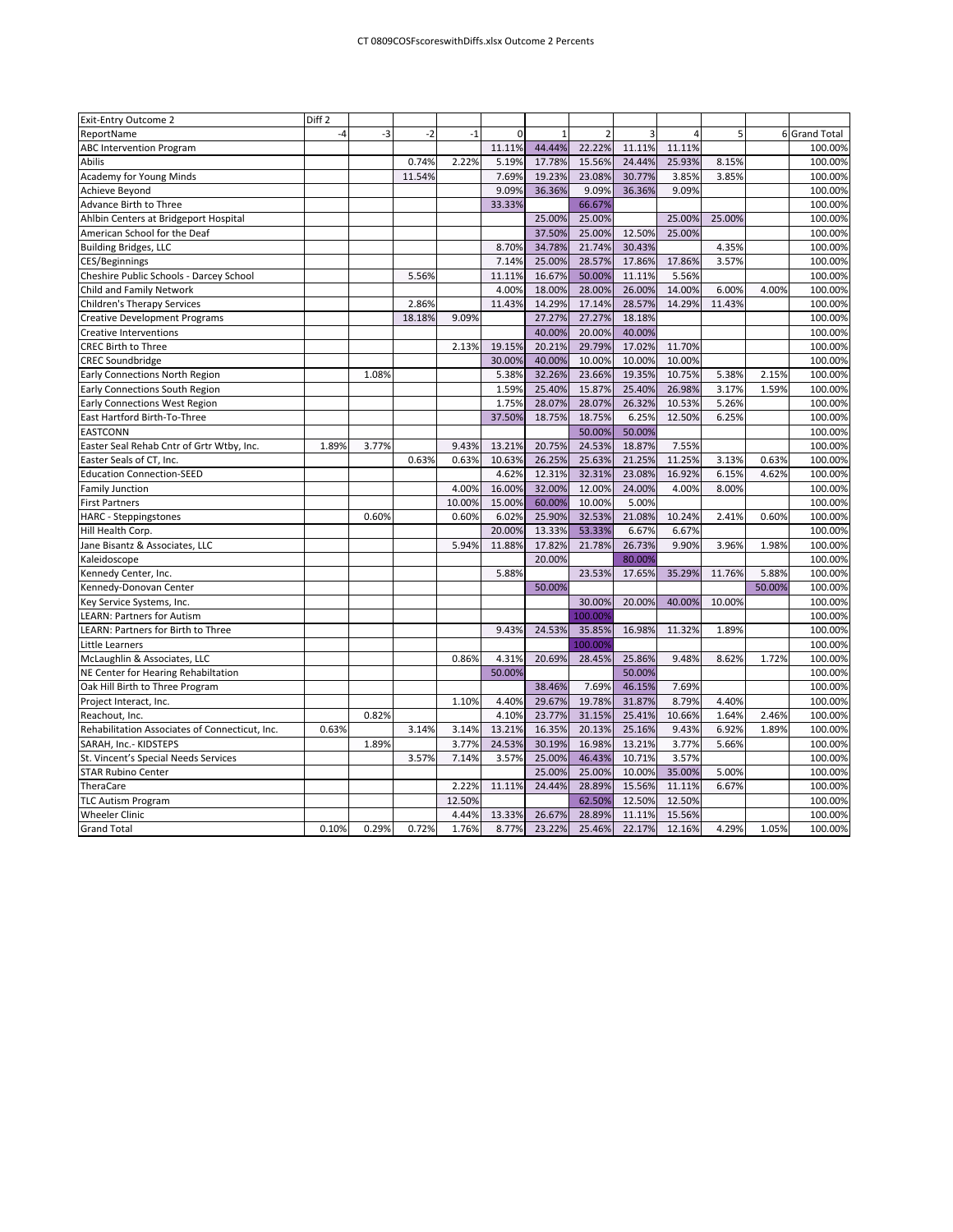| <b>Exit-Entry Outcome 3</b>                    | Diff <sub>3</sub> |                |                |                   |                |                         |                                  |                         |                     |                |                |                |
|------------------------------------------------|-------------------|----------------|----------------|-------------------|----------------|-------------------------|----------------------------------|-------------------------|---------------------|----------------|----------------|----------------|
| ReportName                                     | -4                | $-3$           | $-2$           | $-1$              | 0              | 1                       | 2                                | 3                       | 4                   | 5              |                | 6 Grand Total  |
| <b>ABC Intervention Program</b>                |                   |                |                |                   | $\overline{1}$ | 4                       | $\overline{c}$                   | $\mathbf{1}$            | $\mathbf{1}$        |                |                |                |
| Abilis                                         |                   |                | $\mathbf{1}$   | $\mathbf{1}$      | 17             | 29                      | 27                               | 25                      | 27                  | 7              | $\mathbf{1}$   | 135            |
| <b>Academy for Young Minds</b>                 |                   |                |                | 5                 | 3              | 4                       | 7                                | 5                       | $\mathbf{1}$        | $\mathbf{1}$   |                | 26             |
| Achieve Beyond                                 |                   |                |                |                   | $\mathbf{1}$   | 4                       | 4                                | 1                       |                     | $\mathbf{1}$   |                | 11             |
| <b>Advance Birth to Three</b>                  |                   |                |                |                   |                | $\overline{\mathbf{c}}$ | 1                                |                         |                     |                |                | 3              |
| Ahlbin Centers at Bridgeport Hospital          |                   |                |                |                   |                | $\mathbf{1}$            |                                  | 1                       | 1                   |                | 1              | 4              |
| American School for the Deaf                   |                   |                |                |                   |                | $\overline{c}$          | 2                                | $\mathbf{1}$            | 3                   |                |                | 8              |
| <b>Building Bridges, LLC</b>                   |                   |                |                |                   | 2              | 6                       | 10                               | $\mathbf{1}$            | 4                   |                |                | 23             |
| CES/Beginnings                                 |                   |                |                |                   | $\overline{c}$ | 5                       | 8                                | 9                       | 3                   | $\mathbf 1$    |                | 28             |
| Cheshire Public Schools - Darcey School        | 1                 |                |                |                   | 3              | $\overline{3}$          | $\overline{7}$                   | $\overline{2}$          |                     | $\mathbf{1}$   | 1              | 18             |
| Child and Family Network                       |                   |                | $\mathbf{1}$   |                   | 3              | 10                      | 13                               | 13                      | 5                   | $\overline{2}$ | 3              | 50             |
| <b>Children's Therapy Services</b>             |                   |                |                |                   | $\overline{2}$ | 4                       | 9                                | 11                      | $\overline{7}$      | $\overline{2}$ |                | 35             |
| <b>Creative Development Programs</b>           |                   |                | 1              |                   | 2              | 5                       |                                  | 3                       |                     |                |                | 11             |
| <b>Creative Interventions</b>                  |                   |                |                |                   |                | $\overline{2}$          | $\overline{2}$                   | 1                       |                     |                |                | 5              |
| <b>CREC Birth to Three</b>                     |                   |                | 1              | $\overline{2}$    | 12             | 16                      | 29                               | 21                      | 13                  |                |                | 94             |
| <b>CREC Soundbridge</b>                        |                   |                |                |                   | 5              | $\overline{2}$          | $\mathbf{1}$                     | $\mathbf 1$             | $\mathbf{1}$        |                |                | 10             |
| <b>Early Connections North Region</b>          |                   | $\mathbf{1}$   |                |                   | 4              | 22                      | 24                               | 23                      | 10                  | 6              | $\overline{3}$ | 93             |
| <b>Early Connections South Region</b>          |                   |                |                |                   | 4              | 18                      | 8                                | 14                      | 12                  | 5              | $\overline{2}$ | 63             |
| <b>Early Connections West Region</b>           |                   |                |                | $\mathbf{1}$      | $\overline{c}$ | 10                      | 18                               | 13                      | 9                   | 4              |                | 57             |
| East Hartford Birth-To-Three                   |                   |                |                |                   | 5              | 5                       | $\overline{\mathbf{c}}$          | 1                       | 1                   | 2              |                | 16             |
| <b>EASTCONN</b>                                |                   |                |                |                   |                | $\overline{1}$          | 1                                |                         |                     |                |                | $\overline{2}$ |
| Easter Seal Rehab Cntr of Grtr Wtby, Inc.      |                   | $\mathbf{1}$   | 1              | $\overline{2}$    | 4              | 10                      | 19                               | 9                       | 6                   | 1              |                | 53             |
| Easter Seals of CT, Inc.                       |                   |                | $\overline{2}$ | $\overline{4}$    | 21             | 43                      | 29                               | 32                      | 23                  | 5              | $\mathbf{1}$   | 160            |
| <b>Education Connection-SEED</b>               |                   |                |                |                   | 3              | 12                      | 16                               | 13                      | 15                  | 3              | 3              | 65             |
| <b>Family Junction</b>                         |                   |                |                | $\overline{2}$    | 4              | 10                      | 3                                | 4                       | $\overline{c}$      |                |                | 25             |
| <b>First Partners</b>                          |                   |                |                | $\mathbf{1}$      | 5              | 8                       | 4                                | $\mathbf{1}$            | $\mathbf{1}$        |                |                | 20             |
| <b>HARC</b> - Steppingstones                   |                   |                |                | $\overline{4}$    | 10             | 30                      | 50                               | 44                      | 20                  | 6              | $\overline{c}$ | 166            |
| Hill Health Corp.                              |                   |                |                |                   | 3              | 6                       | $\overline{2}$                   | 3                       |                     |                |                | 15             |
| Jane Bisantz & Associates, LLC                 |                   |                | 2              | 5                 | 7              | 14                      | 18                               | 25                      | 21                  | 7              | 2              | 101            |
| Kaleidoscope                                   |                   |                |                |                   | $\mathbf{1}$   |                         | $\mathbf{1}$                     | $\overline{2}$          | $\mathbf{1}$        |                |                | 5              |
| Kennedy Center, Inc.                           |                   |                |                |                   |                | 4                       | 5                                | $\overline{3}$          | 4                   |                | $\mathbf{1}$   | 17             |
| Kennedy-Donovan Center                         |                   |                |                |                   |                | $\mathbf 1$             |                                  |                         |                     | 1              |                | $\mathbf 2$    |
| Key Service Systems, Inc.                      |                   |                |                |                   |                |                         | $\overline{2}$                   | $\overline{5}$          | $\overline{2}$      | 1              |                | 10             |
| <b>LEARN: Partners for Autism</b>              |                   |                |                |                   |                |                         | $\mathbf 1$                      |                         |                     |                |                | $\mathbf{1}$   |
| <b>LEARN: Partners for Birth to Three</b>      |                   |                |                |                   | 10             | 20                      | 13                               | 7                       | 2                   | 1              |                | 53             |
| Little Learners                                |                   |                |                |                   |                |                         |                                  |                         | 1                   |                |                | $\mathbf{1}$   |
| McLaughlin & Associates, LLC                   |                   |                |                |                   | 1              | 26                      | 30                               | 27                      | 18                  | 13             | $\mathbf{1}$   | 116            |
| NE Center for Hearing Rehabiltation            |                   |                |                |                   | 2              |                         |                                  |                         |                     |                |                |                |
| Oak Hill Birth to Three Program                |                   |                |                |                   |                | $\overline{2}$          | 9                                | $\overline{2}$          |                     |                |                | 13             |
| Project Interact, Inc.                         |                   |                | $\mathbf{1}$   |                   | 5              | 18                      | 29                               | 27                      | 7                   | 4              |                | 91             |
| Reachout, Inc.                                 |                   |                |                | $\mathbf{1}$      | 7              | 17                      | 46                               | 25                      | 23                  | $\mathbf{1}$   | 2              | 122            |
| Rehabilitation Associates of Connecticut, Inc. |                   | 1              |                | 5                 | 24             | 30                      | 31                               | 32                      | 22                  | 8              | 4              | 159            |
|                                                |                   |                | 2              |                   |                |                         |                                  |                         |                     | 3              |                |                |
| SARAH, Inc.- KIDSTEPS                          |                   |                | 1              | 1<br>$\mathbf{1}$ | 6<br>3         | 21                      | 12<br>11                         | 6<br>5                  | 3<br>$\overline{2}$ | $\mathbf{1}$   |                | 53<br>28       |
| St. Vincent's Special Needs Services           |                   |                |                |                   |                | 5                       |                                  |                         |                     |                |                |                |
| <b>STAR Rubino Center</b>                      |                   |                |                |                   | 2              | 4                       | 4                                | $\overline{\mathbf{3}}$ | 4                   | 3              |                | 20             |
| TheraCare                                      |                   |                |                | $\mathbf{1}$      | 4              | $\boldsymbol{9}$        | 12                               | $\overline{5}$          | 6                   | $\overline{7}$ | $\mathbf{1}$   | 45             |
| <b>TLC Autism Program</b>                      |                   |                |                | $\mathbf{1}$      |                | $\mathbf{1}$            | $\overline{\mathbf{3}}$          | 3                       |                     |                |                | 8              |
| <b>Wheeler Clinic</b>                          |                   |                |                | $\mathbf{1}$      | 4              | 10                      | 12                               | 9                       | 6                   | 3              |                | 45             |
| <b>Grand Total</b>                             | 1                 | 3 <sup>l</sup> |                |                   |                |                         | 13 38 194 456 537 439 288 100 28 |                         |                     |                |                | 2097           |